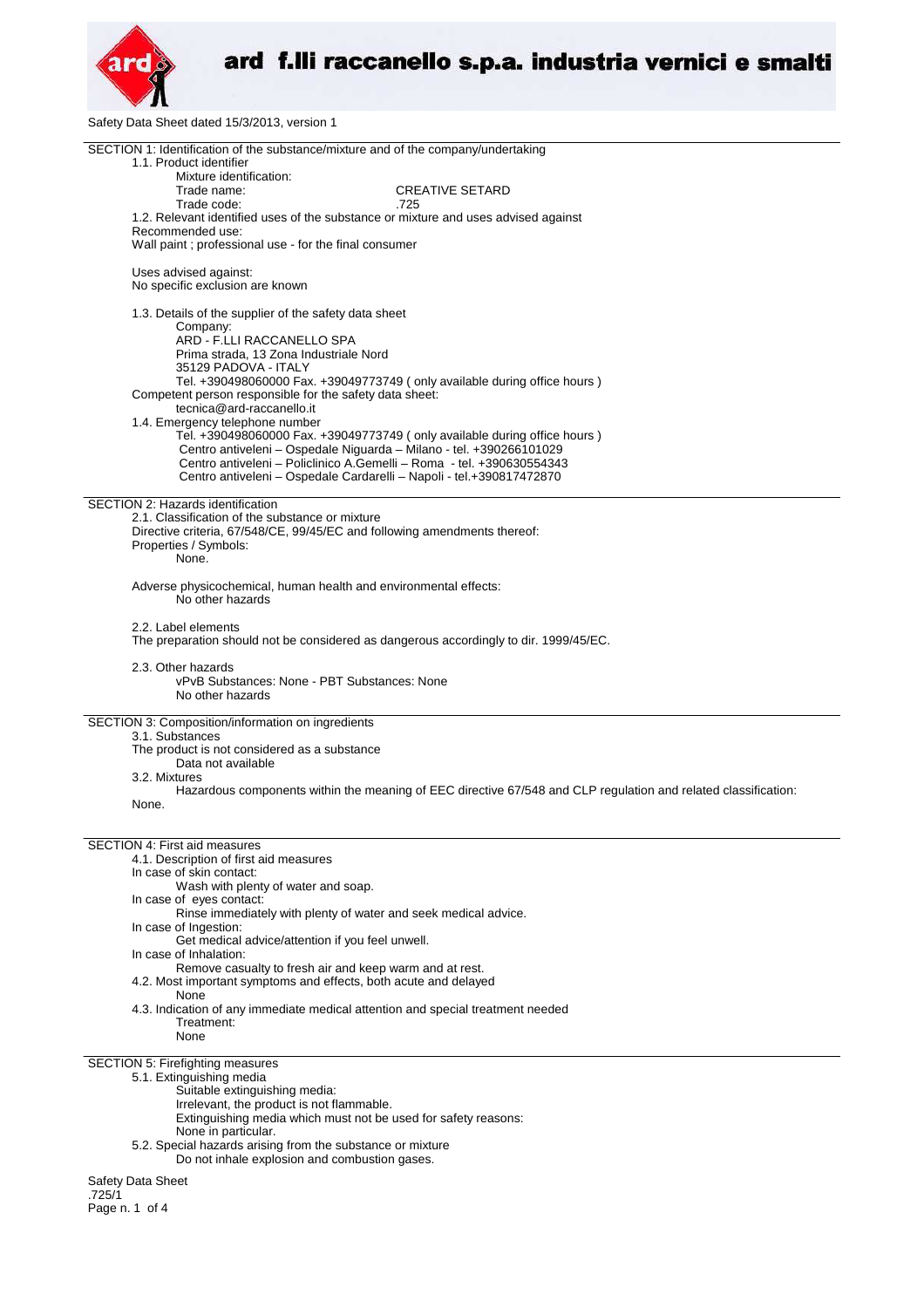May produce toxic fumes of carbon monoxide if burning. 5.3. Advice for firefighters Use suitable breathing apparatus . Collect contaminated fire extinguishing water separately. This must not be discharged into drains. SECTION 6: Accidental release measures 6.1. Personal precautions, protective equipment and emergency procedures Wear personal protection equipment. Remove persons to safety. See protective measures under point 7 and 8. 6.2. Environmental precautions Do not allow to enter into soil/subsoil. Do not allow to enter into surface water or drains. Retain contaminated washing water and dispose it. In case of gas escape or of entry into waterways, soil or drains, inform the responsible authorities. 6.3. Methods and material for containment and cleaning up Suitable material for taking up: absorbing material, organic, sand Wash with plenty of water. 6.4. Reference to other sections See also section 8 and 13 SECTION 7: Handling and storage 7.1. Precautions for safe handling Avoid contact with skin and eyes. Do not eat or drink while working. See also section 8 for recomened protective equipment. 7.2. Conditions for safe storage, including any incompatibilities Keep away from food, drink and feed. Incompatible materials: None in particular. Instructions as regards storage premises: Adequately ventilated premises. 7.3. Specific end use(s) None in particular SECTION 8: Exposure controls/personal protection 8.1. Control parameters No occupational exposure limit available DNEL Exposure Limit Values Data not available PNEC Exposure Limit Values Data not available 8.2. Exposure controls Eye protection: Not needed for normal use. Anyway, operate according good working practices. Protection for skin: No special precaution must be adopted for normal use. Protection for hands: Not needed for normal use. Respiratory protection: Not needed for normal use. Thermal Hazards: None Environmental exposure controls: None SECTION 9: Physical and chemical properties 9.1. Information on basic physical and chemical properties Fluid dispersion various colors reposition of the characteristic: slightly acrylic<br>Odour: Characteristic: slightly acrylic<br>Odour threshold: Data not available Odour threshold:<br>pH: 6,5 - 8,5 20°C<br>Data not available Melting point / freezing point: Data not available<br>
Initial boiling point and boiling range: Data not available Initial boiling point and boiling range: Data not available Solid/gas flammability:<br>
Upper/lower flammability or explosive limits: Data not available Upper/lower flammability or explosive limits:<br>Vapour density: Data Vapour density:<br>
Flash point:<br>
Flash point:<br>
Dot flammable Not flammable<br>Data not available Evaporation rate: Vapour pressure: Data not available Relative density:  $1000 - 1100$  g/l a 20°C Solubility in water:<br>
Solubility in oil:<br>
Miscluble Solubility in oil: Insoluble Insoluble<br>Partition coefficient (n-octanol/water): Data not available

7000 - 15000 cP 20°C<br>Data not available

Safety Data Sheet .725/1 Page n. 2 of 4

Partition coefficient (n-octanol/water): Data not available Auto-ignition temperature: Data not available

Explosive properties:<br>
Oxidizing properties:<br>
Oxidizing properties:<br>
Data not available

Decomposition temperature:<br>Viscosity:

Oxidizing properties:

9.2. Other information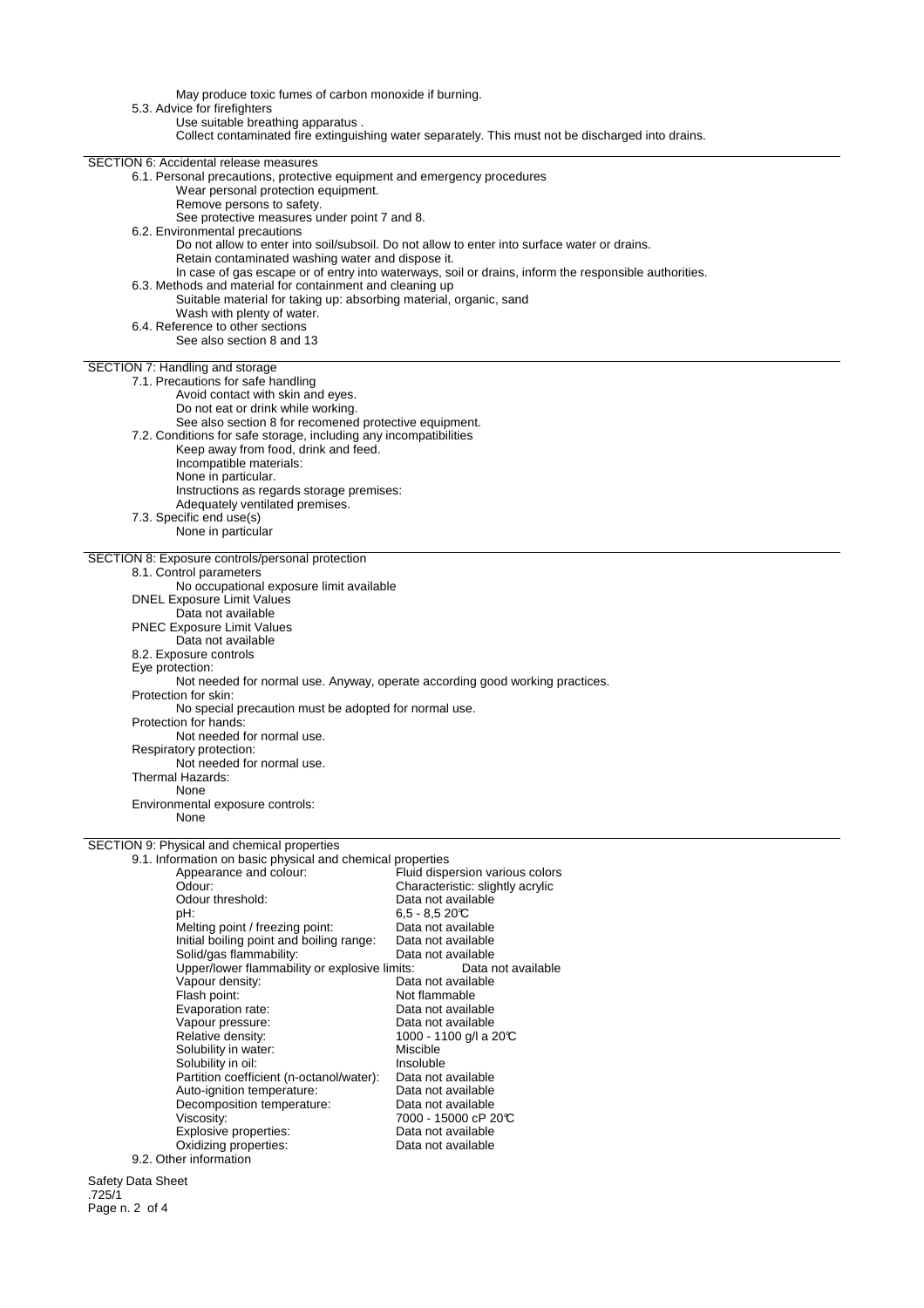| Miscibility:<br>Fat Solubility:<br>Conductivity:<br>Substance Groups relevant properties  Data not available<br>Note: The data herein refer to QC when the product was put on the market.                                                                                                                                                                                                                                                                                                                        | Data not available<br>Data not available<br>Data not available                                                                                                                                                                                                                                                                                                                                                                                                                          |
|------------------------------------------------------------------------------------------------------------------------------------------------------------------------------------------------------------------------------------------------------------------------------------------------------------------------------------------------------------------------------------------------------------------------------------------------------------------------------------------------------------------|-----------------------------------------------------------------------------------------------------------------------------------------------------------------------------------------------------------------------------------------------------------------------------------------------------------------------------------------------------------------------------------------------------------------------------------------------------------------------------------------|
| SECTION 10: Stability and reactivity<br>10.1. Reactivity<br>Stable under normal conditions<br>10.2. Chemical stability<br>Stable under normal conditions                                                                                                                                                                                                                                                                                                                                                         |                                                                                                                                                                                                                                                                                                                                                                                                                                                                                         |
| The viscosity may increase over time<br>10.3. Possibility of hazardous reactions<br>None<br>10.4. Conditions to avoid                                                                                                                                                                                                                                                                                                                                                                                            |                                                                                                                                                                                                                                                                                                                                                                                                                                                                                         |
| Stable under normal conditions.<br>10.5. Incompatible materials<br>None in particular.<br>10.6. Hazardous decomposition products<br>None.                                                                                                                                                                                                                                                                                                                                                                        |                                                                                                                                                                                                                                                                                                                                                                                                                                                                                         |
| SECTION 11: Toxicological information<br>11.1. Information on toxicological effects<br>Toxicological information of the mixture:<br>Data not available<br>Toxicological information of the main substances found in the mixture:                                                                                                                                                                                                                                                                                 |                                                                                                                                                                                                                                                                                                                                                                                                                                                                                         |
| Data not available<br>SECTION 12: Ecological information                                                                                                                                                                                                                                                                                                                                                                                                                                                         |                                                                                                                                                                                                                                                                                                                                                                                                                                                                                         |
| 12.1. Toxicity<br>Data not available<br>12.2. Persistence and degradability                                                                                                                                                                                                                                                                                                                                                                                                                                      | Adopt good working practices, so that the product is not released into the environment.                                                                                                                                                                                                                                                                                                                                                                                                 |
| Data not available<br>12.3. Bioaccumulative potential<br>Data not available                                                                                                                                                                                                                                                                                                                                                                                                                                      |                                                                                                                                                                                                                                                                                                                                                                                                                                                                                         |
| 12.4. Mobility in soil<br>Data not available<br>12.5. Results of PBT and vPvB assessment<br>vPvB Substances: None - PBT Substances: None                                                                                                                                                                                                                                                                                                                                                                         |                                                                                                                                                                                                                                                                                                                                                                                                                                                                                         |
| 12.6. Other adverse effects<br>None                                                                                                                                                                                                                                                                                                                                                                                                                                                                              |                                                                                                                                                                                                                                                                                                                                                                                                                                                                                         |
| SECTION 13: Disposal considerations<br>13.1. Waste treatment methods<br>Waste should not be disposed of by release to sewers.<br>Contaminated packaging thinners and cleaning diluents must be landfilled.                                                                                                                                                                                                                                                                                                       | Recover if possible. In so doing, comply with the local and national regulations currently in force.                                                                                                                                                                                                                                                                                                                                                                                    |
| SECTION 14: Transport information<br>14.1. UN number                                                                                                                                                                                                                                                                                                                                                                                                                                                             |                                                                                                                                                                                                                                                                                                                                                                                                                                                                                         |
| Not classified as dangerous in the meaning of transport regulations.<br>14.2. UN proper shipping name<br>Data not available<br>14.3. Transport hazard class(es)                                                                                                                                                                                                                                                                                                                                                  |                                                                                                                                                                                                                                                                                                                                                                                                                                                                                         |
| Data not available<br>14.4. Packing group<br>Data not available<br>14.5. Environmental hazards                                                                                                                                                                                                                                                                                                                                                                                                                   |                                                                                                                                                                                                                                                                                                                                                                                                                                                                                         |
| <b>ADR-Enviromental Pollutant:</b><br>Data not available<br>14.6. Special precautions for user                                                                                                                                                                                                                                                                                                                                                                                                                   | No                                                                                                                                                                                                                                                                                                                                                                                                                                                                                      |
| Data not available<br>14.7. Transport in bulk according to Annex II of MARPOL73/78 and the IBC Code<br>Data not available                                                                                                                                                                                                                                                                                                                                                                                        |                                                                                                                                                                                                                                                                                                                                                                                                                                                                                         |
| SECTION 15: Regulatory information<br>(CLP), Regulation (CE) n. 790/2009 (1°ATP CLP), Regulati on (EU) n. 453/2010 (Annex I).<br>DIR.2004/42/CE Subcategory I Type BA limit COV 200 g/l. Contained in product < 200 g/l.<br>Dir. 99/45/EC (Classification, packaging and labelling of dangerous preparations)<br>Dir. 2000/39/EC (Occupational exposure limit values)<br>Dir. 2006/8/EC<br>Regulation (EC) n. 1907/2006 (REACH)<br>Regulation (EC) n. 1272/2008 (CLP)<br>Regulation (EC) n. 790/2009 (ATP 1 CLP) | 15.1. Safety, health and environmental regulations/legislation specific for the substance or mixture<br>Dir. 67/548/EEC (Classification, packaging and labelling of dangerous substances). Dir. 99/45/EEC (Classification, packaging<br>and labelling of dangerous preparations). Dir. 98/24/EC (Risks related to chemical agents at work). Dir. 2000/39/EC<br>(Occupational exposure limit values); Dir. 2006/8/CE. Regulation (CE) n. 1907/2006 (REACH), Regulation (CE) n. 1272/2008 |
| Regulation (EU) n. 453/2010 (Annex I)                                                                                                                                                                                                                                                                                                                                                                                                                                                                            |                                                                                                                                                                                                                                                                                                                                                                                                                                                                                         |

Safety Data Sheet .725/1 Page n. 3 of 4